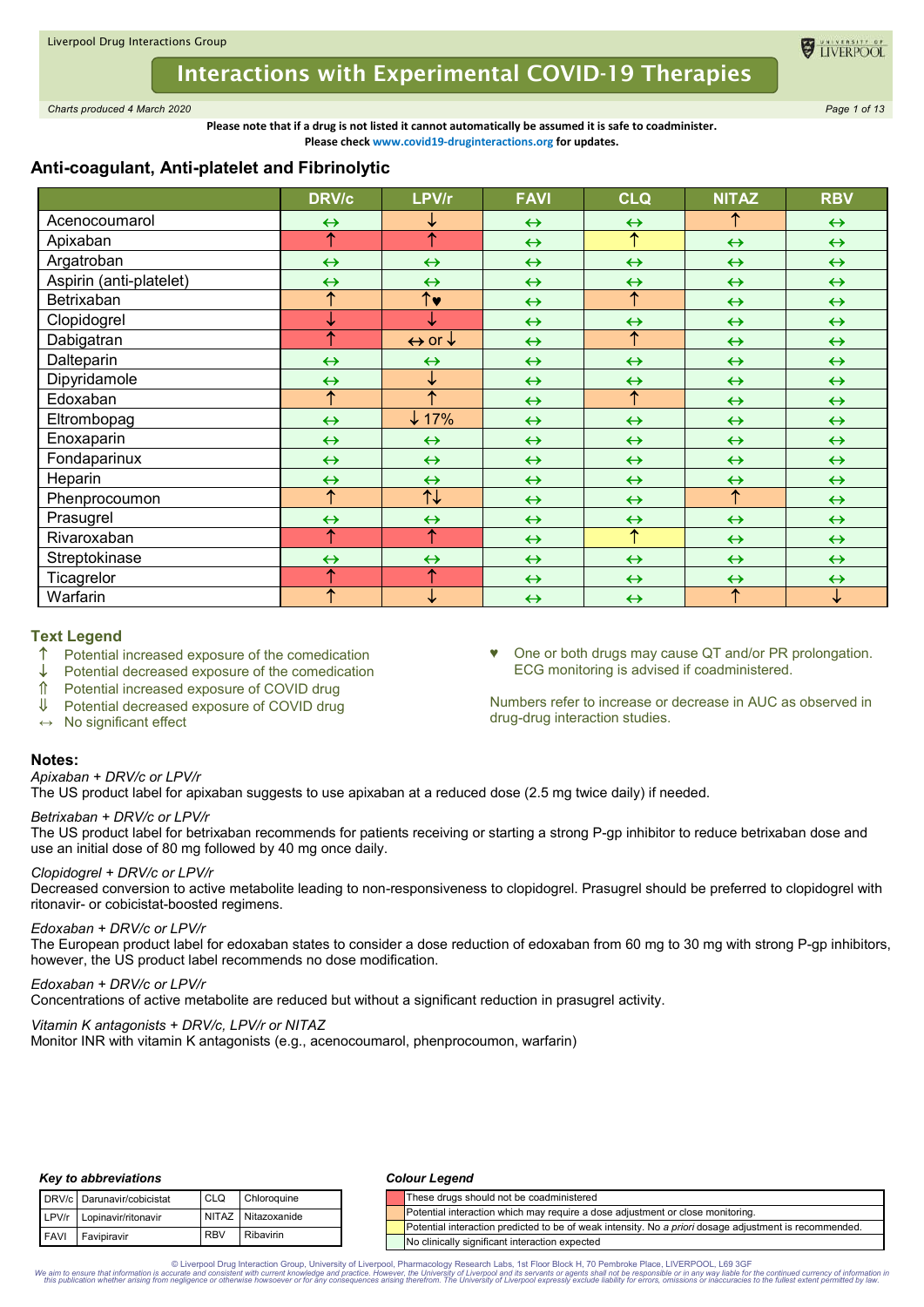

*Charts produced 4 March 2020 Page 2 of 13*

#### **Please note that if a drug is not listed it cannot automatically be assumed it is safe to coadminister. Please check www.covid19-druginteractions.org for updates.**

# **Anti-diabetics**

|                           | <b>DRV/c</b>          | LPV/r                    | <b>FAVI</b>           | <b>CLQ</b>        | <b>NITAZ</b>      | <b>RBV</b>        |
|---------------------------|-----------------------|--------------------------|-----------------------|-------------------|-------------------|-------------------|
| Acarbose                  | $\leftrightarrow$     | $\leftrightarrow$        | $\leftrightarrow$     | $\leftrightarrow$ | $\leftrightarrow$ | $\leftrightarrow$ |
| Canagliflozin             | $\leftrightarrow$     | $\downarrow$             | $\leftrightarrow$     | $\leftrightarrow$ | $\leftrightarrow$ | $\leftrightarrow$ |
| Dapagliflozin             | $\leftrightarrow$     | $\leftrightarrow$        | $\leftrightarrow$     | $\leftrightarrow$ | $\leftrightarrow$ | $\leftrightarrow$ |
| Dulaglutide               | $\leftrightarrow$     | $\leftrightarrow$        | $\leftrightarrow$     | $\leftrightarrow$ | $\leftrightarrow$ | $\leftrightarrow$ |
| Empagliflozin             | $\leftrightarrow$     | $\leftrightarrow$        | $\leftrightarrow$     | $\leftrightarrow$ | $\leftrightarrow$ | $\leftrightarrow$ |
| Exanatide                 | $\leftrightarrow$     | $\leftrightarrow$        | $\leftrightarrow$     | $\leftrightarrow$ | $\leftrightarrow$ | $\leftrightarrow$ |
| Glibenclamide (Glyburide) | $\uparrow$            | ↑                        | $\leftrightarrow$     | $\leftrightarrow$ | $\leftrightarrow$ | $\leftrightarrow$ |
| Gliclazide                | $\leftrightarrow$     | ↓                        | $\leftrightarrow$     | $\leftrightarrow$ | $\leftrightarrow$ | $\leftrightarrow$ |
| Glimepiride               | $\leftrightarrow$     | ↓                        | $\leftrightarrow$     | $\leftrightarrow$ | $\leftrightarrow$ | $\leftrightarrow$ |
| Glipizide                 | $\leftrightarrow$     | ↓                        | $\leftrightarrow$     | $\leftrightarrow$ | $\leftrightarrow$ | $\leftrightarrow$ |
| Insulin                   | $\leftrightarrow$     | $\leftrightarrow$        | $\leftrightarrow$     | $\leftrightarrow$ | $\leftrightarrow$ | $\leftrightarrow$ |
| Linagliptin               | $\overline{\Uparrow}$ | ↑                        | $\leftrightarrow$     | $\leftrightarrow$ | $\leftrightarrow$ | $\leftrightarrow$ |
| Liraglutide               | $\leftrightarrow$     | $\leftrightarrow$        | $\leftrightarrow$     | $\leftrightarrow$ | $\leftrightarrow$ | $\leftrightarrow$ |
| Metformin                 | $\uparrow$            | $\leftrightarrow$        | $\leftrightarrow$     | $\leftrightarrow$ | $\leftrightarrow$ | $\leftrightarrow$ |
| Nateglinide               | ↑                     | 11                       | $\leftrightarrow$     | $\leftrightarrow$ | $\leftrightarrow$ | $\leftrightarrow$ |
| Pioglitazone              | ↑                     | ↑                        | $\overline{\uparrow}$ | $\leftrightarrow$ | $\leftrightarrow$ | $\leftrightarrow$ |
| Repaglinide               | $\overline{\uparrow}$ | $\overline{\uparrow}$    | $\overline{\uparrow}$ | $\leftrightarrow$ | $\leftrightarrow$ | $\leftrightarrow$ |
| Rosiglitazone             | $\leftrightarrow$     | ↓                        | $\overline{\uparrow}$ | $\leftrightarrow$ | $\leftrightarrow$ | $\leftrightarrow$ |
| Saxagliptin               | ↑                     | ↑                        | $\leftrightarrow$     | $\leftrightarrow$ | $\leftrightarrow$ | $\leftrightarrow$ |
| Sitagliptin               | ↑                     | $\overline{\phantom{a}}$ | $\leftrightarrow$     | $\leftrightarrow$ | $\leftrightarrow$ | $\leftrightarrow$ |
| Tolbutamide               | $\leftrightarrow$     | ↓                        | $\leftrightarrow$     | $\leftrightarrow$ | $\leftrightarrow$ | $\leftrightarrow$ |
| Vildagliptin              | $\leftrightarrow$     | $\leftrightarrow$        | $\leftrightarrow$     | $\leftrightarrow$ | $\leftrightarrow$ | $\leftrightarrow$ |

# **Text Legend**

- $\uparrow$  Potential increased exposure of the comedication
- Potential decreased exposure of the comedication
- ↑ Potential increased exposure of COVID drug<br>Ⅱ Potential decreased exposure of COVID drug
- Potential decreased exposure of COVID drug
- **↔** No significant effect

ECG monitoring is advised if coadministered.

♥ One or both drugs may cause QT and/or PR prolongation.

**EL TIVERPO** 

Numbers refer to increase or decrease in AUC as observed in drug-drug interaction studies.

# **Notes:**

#### *Canagliflozin +LPV/r*

If coadministration is deemed necessary, increasing canagliflozin to 300 mg once daily may be considered if patients are currently tolerating canagliflozin 100 mg once daily, have an eGFR ≥60 mL/min/1.73m2 or CrCl ≥60 mL/min, and require additional glycaemic control. Other glucose-lowering therapies should be considered for patients with an eGFR 45 mL/min/1.73m<sup>2</sup> to <60 mL/min/1.73m<sup>2</sup> or CrCl 45 mL/min to <60 mL/min taking canagliflozin 100 mg who are receiving concurrent therapy with a UGT enzyme inducer and who require additional glycaemic control.

# *Linagliptin + DRV/c or LPV/r*

The increase in anti-diabetic drug exposure is not considered as clinically significant as the drug is mainly eliminated unchanged and has a large safety window.

# *Metformin + DRV/c*

Close monitoring is recommended when starting or stopping DRV/c and metformin as a dose adjustment of metformin may be necessary.

# *Saxagliptin + DRV/c or LPV/r:*

The US product label for saxagliptin states the recommended dose of saxagliptin to be 2.5 mg once daily when coadministered with strong cytochrome P450 3A4/5 (CYP3A4/5) inhibitors.

# *Sitagliptin + DRV/c or LPV/r*

The increase in anti-diabetic drug exposure is not considered as clinically significant as the drug is mainly eliminated unchanged and has a large safety window.

# *Key to abbreviations*

|             | DRV/c Darunavir/cobicistat | CLO        | Chloroquine        |
|-------------|----------------------------|------------|--------------------|
| LPV/r       | Lopinavir/ritonavir        |            | NITAZ Nitazoxanide |
| <b>FAVI</b> | Favipiravir                | <b>RBV</b> | Ribavirin          |

#### *Colour Legend*

|                            | DRV/c Darunavir/cobicistat | CLQ        | Chloroquine  |  |  | These drugs should not be coadministered                                                               |
|----------------------------|----------------------------|------------|--------------|--|--|--------------------------------------------------------------------------------------------------------|
| LPV/r                      | Lopinavir/ritonavir        | NITAZ I    | Nitazoxanide |  |  | Potential interaction which may require a dose adiustment or close monitoring.                         |
|                            |                            | <b>RBV</b> | Ribavirin    |  |  | Potential interaction predicted to be of weak intensity. No a priori dosage adjustment is recommended. |
| <b>FAVI</b><br>Favipiravir |                            |            |              |  |  | No clinically significant interaction expected                                                         |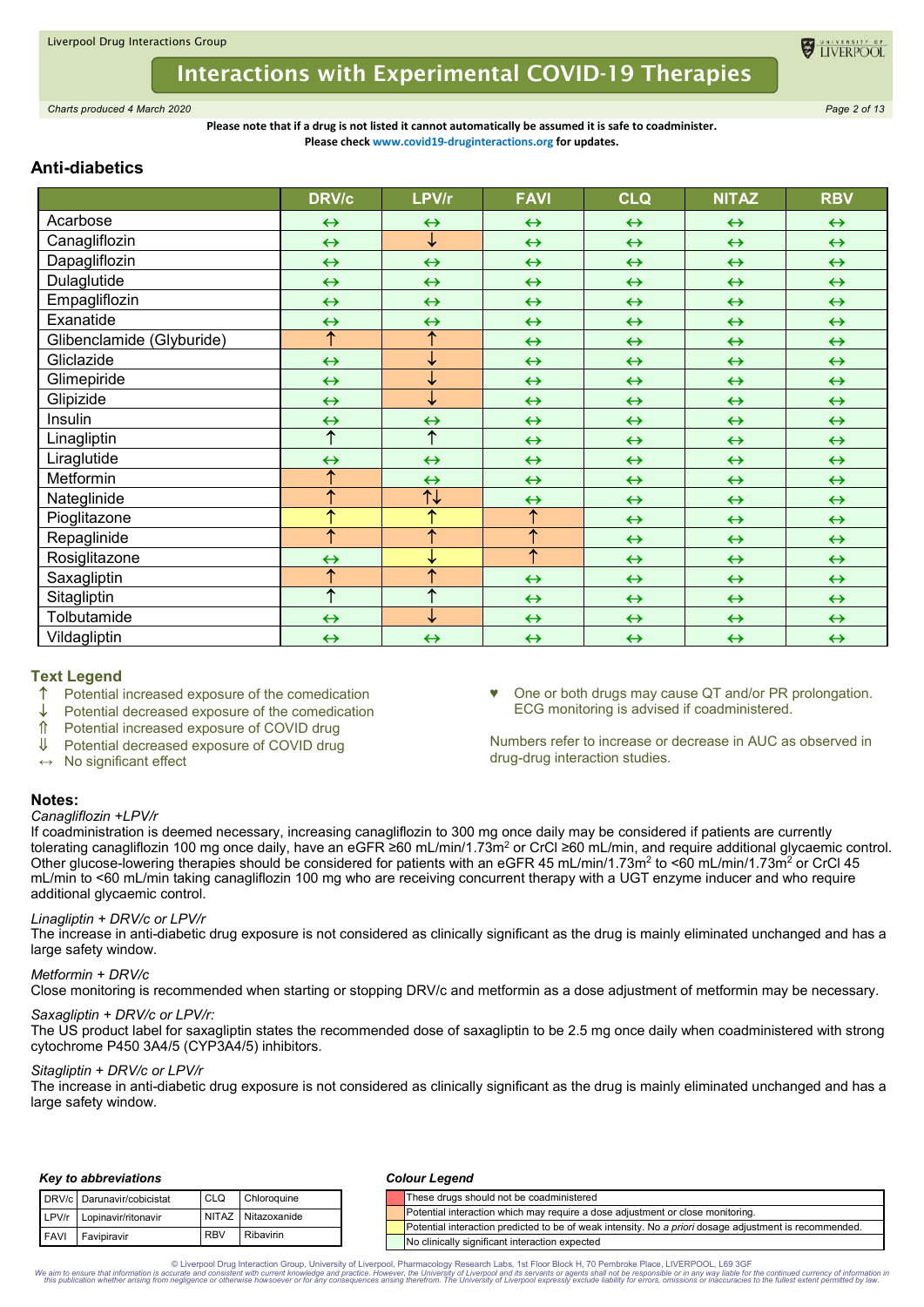

*Charts produced 4 March 2020 Page 3 of 13*

**Please note that if a drug is not listed it cannot automatically be assumed it is safe to coadminister. Please check www.covid19-druginteractions.org for updates.**

# **Anti-hypertensives – ACE inhibitors**

|              | <b>DRV/c</b>      | LPV/r             | <b>FAVI</b>       | <b>CLQ</b>        | <b>NITAZ</b>      | <b>RBV</b>        |
|--------------|-------------------|-------------------|-------------------|-------------------|-------------------|-------------------|
| Benazepril   | $\leftrightarrow$ | $\leftrightarrow$ | $\leftrightarrow$ | $\leftrightarrow$ | $\leftrightarrow$ | $\leftrightarrow$ |
| Captopril    | $\leftrightarrow$ | $\leftrightarrow$ | $\leftrightarrow$ | $\leftrightarrow$ | $\leftrightarrow$ | $\leftrightarrow$ |
| Cilazapril   | $\leftrightarrow$ | $\leftrightarrow$ | $\leftrightarrow$ | $\leftrightarrow$ | $\leftrightarrow$ | $\leftrightarrow$ |
| Enalapril    | $\leftrightarrow$ | $\leftrightarrow$ | $\leftrightarrow$ | $\leftrightarrow$ | $\leftrightarrow$ | $\leftrightarrow$ |
| Fosinopril   | $\leftrightarrow$ | ∽                 | $\leftrightarrow$ | $\leftrightarrow$ | $\leftrightarrow$ | $\leftrightarrow$ |
| Lisinopril   | $\leftrightarrow$ | $\leftrightarrow$ | $\leftrightarrow$ | $\leftrightarrow$ | $\leftrightarrow$ | $\leftrightarrow$ |
| Perindopril  | $\leftrightarrow$ | $\leftrightarrow$ | $\leftrightarrow$ | $\leftrightarrow$ | $\leftrightarrow$ | $\leftrightarrow$ |
| Quinapril    | $\leftrightarrow$ | $\leftrightarrow$ | $\leftrightarrow$ | $\leftrightarrow$ | $\leftrightarrow$ | $\leftrightarrow$ |
| Ramipril     | $\leftrightarrow$ | $\leftrightarrow$ | $\leftrightarrow$ | $\leftrightarrow$ | $\leftrightarrow$ | $\leftrightarrow$ |
| Trandolapril | $\leftrightarrow$ | $\leftrightarrow$ | $\leftrightarrow$ | $\leftrightarrow$ | $\leftrightarrow$ | $\leftrightarrow$ |

# **Anti-hypertensives – Angiotensin Antagonists**

|             | <b>DRV/c</b>      | LPV/r             | <b>FAVI</b>       | <b>CLQ</b>        | <b>NITAZ</b>      | <b>RBV</b>        |
|-------------|-------------------|-------------------|-------------------|-------------------|-------------------|-------------------|
| Candesartan | $\leftrightarrow$ | $\leftrightarrow$ | $\leftrightarrow$ | $\leftrightarrow$ | $\leftrightarrow$ | $\leftrightarrow$ |
| Eprosartan  | $\leftrightarrow$ | $\leftrightarrow$ | ↔                 | $\leftrightarrow$ | ↔                 | ↔                 |
| Irbesartan  | ↔                 |                   | $\leftrightarrow$ | $\leftrightarrow$ | $\leftrightarrow$ | $\leftrightarrow$ |
| Losartan    | ↔                 |                   | ↔                 | $\leftrightarrow$ | $\leftrightarrow$ | ↔                 |
| Olmesartan  | $\leftrightarrow$ | $\leftrightarrow$ | $\leftrightarrow$ | $\leftrightarrow$ | $\leftrightarrow$ | ↔                 |
| Telmisartan |                   | $\leftrightarrow$ | $\leftrightarrow$ | $\leftrightarrow$ | $\leftrightarrow$ | ↔                 |
| Valsartan   |                   |                   |                   | $\leftrightarrow$ | $\leftrightarrow$ | ↔                 |

# **Anti-hypertensives – Diuretics**

|                     | <b>DRV/c</b>      | LPV/r             | <b>FAVI</b>       | <b>CLQ</b>        | <b>NITAZ</b>      | <b>RBV</b>        |
|---------------------|-------------------|-------------------|-------------------|-------------------|-------------------|-------------------|
| Amiloride           | $\leftrightarrow$ | $\leftrightarrow$ | $\leftrightarrow$ | $\leftrightarrow$ | $\leftrightarrow$ | $\leftrightarrow$ |
| Bendroflumethiazide | $\leftrightarrow$ | $\leftrightarrow$ | $\leftrightarrow$ | $\leftrightarrow$ | $\leftrightarrow$ | $\leftrightarrow$ |
| Chlortalidone       | $\leftrightarrow$ | $\leftrightarrow$ | $\leftrightarrow$ | $\leftrightarrow$ | $\leftrightarrow$ | $\leftrightarrow$ |
| Furosemide          | $\leftrightarrow$ | $\leftrightarrow$ | $\leftrightarrow$ | $\leftrightarrow$ | $\leftrightarrow$ | $\leftrightarrow$ |
| Hydrochlorothiazide | $\leftrightarrow$ | $\leftrightarrow$ | $\leftrightarrow$ | $\leftrightarrow$ | $\leftrightarrow$ | $\leftrightarrow$ |
| Indapamide          |                   |                   | $\leftrightarrow$ | $\leftrightarrow$ | $\leftrightarrow$ | $\leftrightarrow$ |
| Metolazone          | $\leftrightarrow$ | $\leftrightarrow$ | $\leftrightarrow$ | $\leftrightarrow$ | $\leftrightarrow$ | $\leftrightarrow$ |
| Torasemide          | $\leftrightarrow$ |                   | $\leftrightarrow$ | $\leftrightarrow$ | $\leftrightarrow$ | $\leftrightarrow$ |
| Xipamide            | $\leftrightarrow$ | $\leftrightarrow$ | $\leftrightarrow$ | $\leftrightarrow$ | $\leftrightarrow$ | ↔                 |

# **Text Legend**

- $\uparrow$  Potential increased exposure of the comedication  $\downarrow$  Potential decreased exposure of the comedication
- $\downarrow$  Potential decreased exposure of the comedication<br>  $\uparrow$  Potential increased exposure of COVID drug
- $\hat{\parallel}$  Potential increased exposure of COVID drug<br>U Potential decreased exposure of COVID drug
- Potential decreased exposure of COVID drug
- **↔** No significant effect

♥ One or both drugs may cause QT and/or PR prolongation. ECG monitoring is advised if coadministered.

TIVERPOOL

Numbers refer to increase or decrease in AUC as observed in drug-drug interaction studies.

# *Key to abbreviations*

|             | DRV/c Darunavir/cobicistat | <b>CLO</b> | Chloroquine        |
|-------------|----------------------------|------------|--------------------|
|             | LPV/r Lopinavir/ritonavir  |            | NITAZ Nitazoxanide |
| <b>FAVI</b> | Favipiravir                | <b>RBV</b> | Ribavirin          |

### *Colour Legend*

|                                                                                | These drugs should not be coadministered                                                               |  |  |  |
|--------------------------------------------------------------------------------|--------------------------------------------------------------------------------------------------------|--|--|--|
| Potential interaction which may require a dose adjustment or close monitoring. |                                                                                                        |  |  |  |
|                                                                                | Potential interaction predicted to be of weak intensity. No a priori dosage adjustment is recommended. |  |  |  |
|                                                                                | No clinically significant interaction expected                                                         |  |  |  |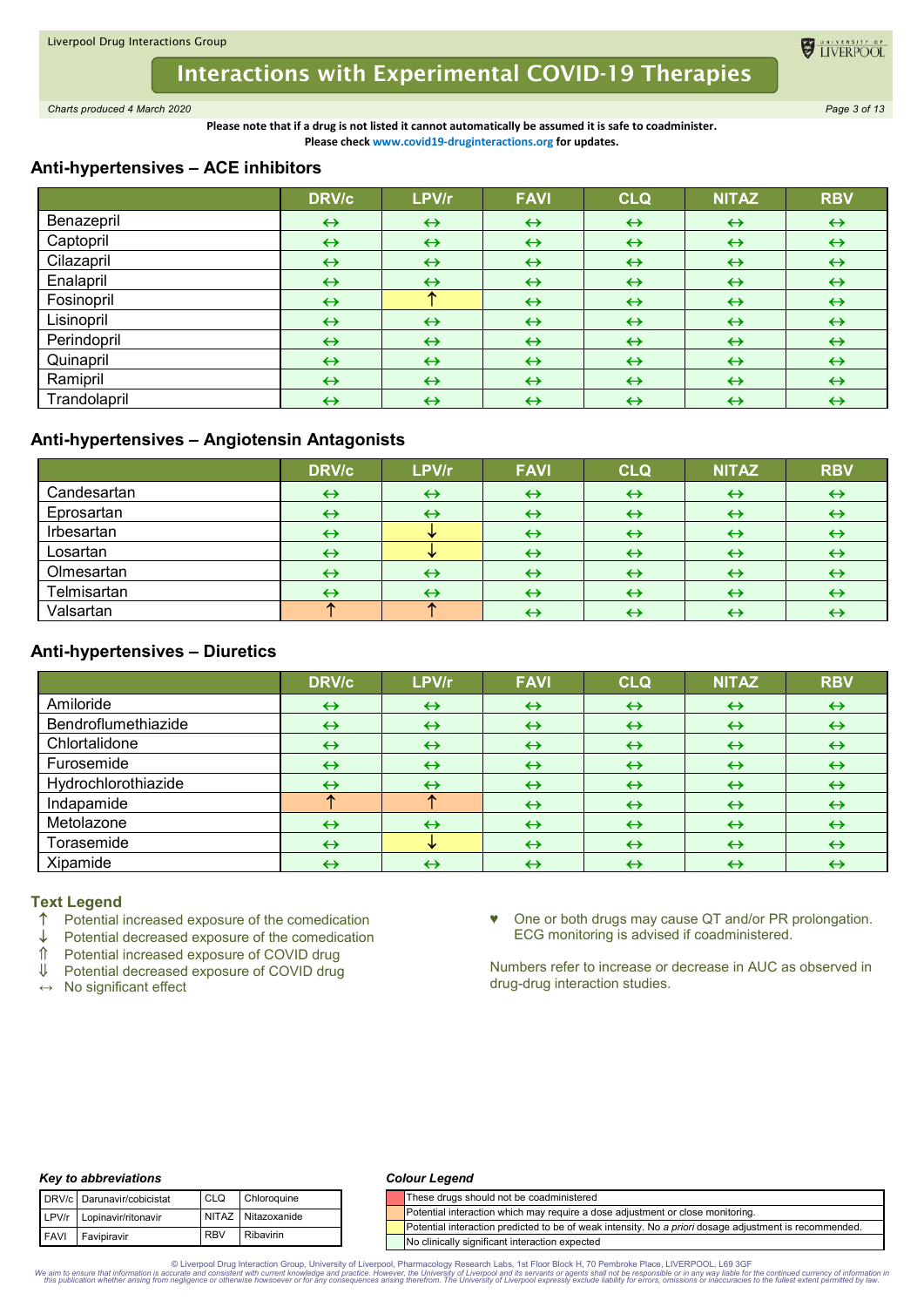

*Charts produced 4 March 2020 Page 4 of 13*

**Please note that if a drug is not listed it cannot automatically be assumed it is safe to coadminister. Please check www.covid19-druginteractions.org for updates.**

# **Anti-hypertensives – Other agents**

|                      | <b>DRV/c</b>             | LPV/r                           | <b>FAVI</b>       | <b>CLQ</b>                | <b>NITAZ</b>      | <b>RBV</b>        |
|----------------------|--------------------------|---------------------------------|-------------------|---------------------------|-------------------|-------------------|
| Aliskiren            |                          | ↑                               | $\leftrightarrow$ | $\leftrightarrow$         | $\leftrightarrow$ | $\leftrightarrow$ |
| Captopril            | $\leftrightarrow$        | $\leftrightarrow$               | $\leftrightarrow$ | $\leftrightarrow$         | $\leftrightarrow$ | $\leftrightarrow$ |
| Clonidine            | $\leftrightarrow$        | $\leftrightarrow$               | $\leftrightarrow$ | $\leftrightarrow$         | $\leftrightarrow$ | $\leftrightarrow$ |
| Digoxin              | $\uparrow$               | $\overline{\uparrow\downarrow}$ | $\leftrightarrow$ | $\overline{\uparrow}$     | $\leftrightarrow$ | $\leftrightarrow$ |
| Dopamine             | $\leftrightarrow$        | $\leftrightarrow$               | $\leftrightarrow$ | $\leftrightarrow$         | $\leftrightarrow$ | $\leftrightarrow$ |
| Doxazosin            | $\overline{\uparrow}$    | $\overline{\uparrow}$           | $\leftrightarrow$ | $\leftrightarrow$         | $\leftrightarrow$ | $\leftrightarrow$ |
| Eplerenone           | ↑                        | $\overline{\uparrow}$           | $\leftrightarrow$ | $\leftrightarrow$         | $\leftrightarrow$ | $\leftrightarrow$ |
| Hydralazine          | $\leftrightarrow$        | $\leftrightarrow$               | $\leftrightarrow$ | $\leftrightarrow$         | $\leftrightarrow$ | $\leftrightarrow$ |
| Isosorbide dinitrate | $\overline{\uparrow}$    | ↑                               | $\leftrightarrow$ | $\leftrightarrow$         | $\leftrightarrow$ | $\leftrightarrow$ |
| Ivabradine           | $\overline{\uparrow}$    | ↑                               | $\leftrightarrow$ | $\leftrightarrow \bullet$ | $\leftrightarrow$ | $\leftrightarrow$ |
| Labetalol            | $\leftrightarrow$        | ↓                               | $\leftrightarrow$ | $\leftrightarrow$         | $\leftrightarrow$ | $\leftrightarrow$ |
| Lacidipine           | ↑                        | $\overline{\uparrow}$           | $\leftrightarrow$ | $\leftrightarrow$         | $\leftrightarrow$ | $\leftrightarrow$ |
| Lercanidipine        | ↑                        | ↑                               | $\leftrightarrow$ | $\leftrightarrow$         | $\leftrightarrow$ | $\leftrightarrow$ |
| Methyldopa           | $\leftrightarrow$        | $\leftrightarrow$               | $\leftrightarrow$ | $\leftrightarrow$         | $\leftrightarrow$ | $\leftrightarrow$ |
| Moxonidine           | $\leftrightarrow$        | $\leftrightarrow$               | ↑                 | $\leftrightarrow$         | $\leftrightarrow$ | $\leftrightarrow$ |
| Prazosin             | ↑                        | ↑                               | $\leftrightarrow$ | $\leftrightarrow$         | $\leftrightarrow$ | $\leftrightarrow$ |
| Ranolazine           | 个                        | ↑                               | $\leftrightarrow$ | $\leftrightarrow \bullet$ | $\leftrightarrow$ | $\leftrightarrow$ |
| Sacubitril           | $\overline{\phantom{a}}$ | $\overline{\uparrow}$           | $\leftrightarrow$ | $\leftrightarrow$         | $\leftrightarrow$ | $\leftrightarrow$ |
| Sodium nitroprusside | $\leftrightarrow$        | $\leftrightarrow$               | $\leftrightarrow$ | $\leftrightarrow$         | $\leftrightarrow$ | $\leftrightarrow$ |
| Spironolactone       | $\leftrightarrow$        | $\leftrightarrow$               | $\leftrightarrow$ | $\leftrightarrow$         | $\leftrightarrow$ | $\leftrightarrow$ |
| Terazosin            | ሳ                        | $\overline{\uparrow}$           | $\leftrightarrow$ | $\leftrightarrow$         | $\leftrightarrow$ | $\leftrightarrow$ |

# **Text Legend**

- $\uparrow$  Potential increased exposure of the comedication
- $\downarrow$  Potential decreased exposure of the comedication  $\hat{\parallel}$  Potential increased exposure of COVID drug
- $\hat{\parallel}$  Potential increased exposure of COVID drug<br>U Potential decreased exposure of COVID drug
- Potential decreased exposure of COVID drug
- **↔** No significant effect

# **Notes:**

*Doxazosin + DRV/c or LPV/r*

For patients already taking doxazosin, monitor blood pressure and reduce doxazosin dose as needed if hypotension occurs on starting DRV/c or LPV/r.

*Isosorbide nitrate + DRV/c or LPV/r* Decreased active metabolite.

*Sacubitril + DRV/c or LPV/r* Increased active metabolite

*Terazosin + DRV/c or LPV/r*

For patients already taking terazosin, monitor blood pressure and reduce terazosin dose as needed if hypotension occurs on starting DRV/c or LPV/r.

# *Key to abbreviations*

|      | DRV/c Darunavir/cobicistat | <b>CLO</b> | Chloroquine        |
|------|----------------------------|------------|--------------------|
|      | LPV/r Lopinavir/ritonavir  |            | NITAZ Nitazoxanide |
| FAVI | Favipiravir                | <b>RBV</b> | Ribavirin          |

### *Colour Legend*

|                                                                                     |  |  | These drugs should not be coadministered                                                                      |  |
|-------------------------------------------------------------------------------------|--|--|---------------------------------------------------------------------------------------------------------------|--|
| Potential interaction which may require a dose adjustment or close monitoring.<br>e |  |  |                                                                                                               |  |
|                                                                                     |  |  | Potential interaction predicted to be of weak intensity. No a <i>priori</i> dosage adiustment is recommended. |  |
|                                                                                     |  |  | No clinically significant interaction expected                                                                |  |

© Liverpool Drug Interaction Group, University of Liverpool, Pharmacology Research Labs, 1st Floor Block H, 70 Pembroke Place, LIVERPOOL, L69 3GF the continued currency of information in Super and the University of Liverpo

- ♥ One or both drugs may cause QT and/or PR prolongation.
- ECG monitoring is advised if coadministered.

Numbers refer to increase or decrease in AUC as observed in drug-drug interaction studies.

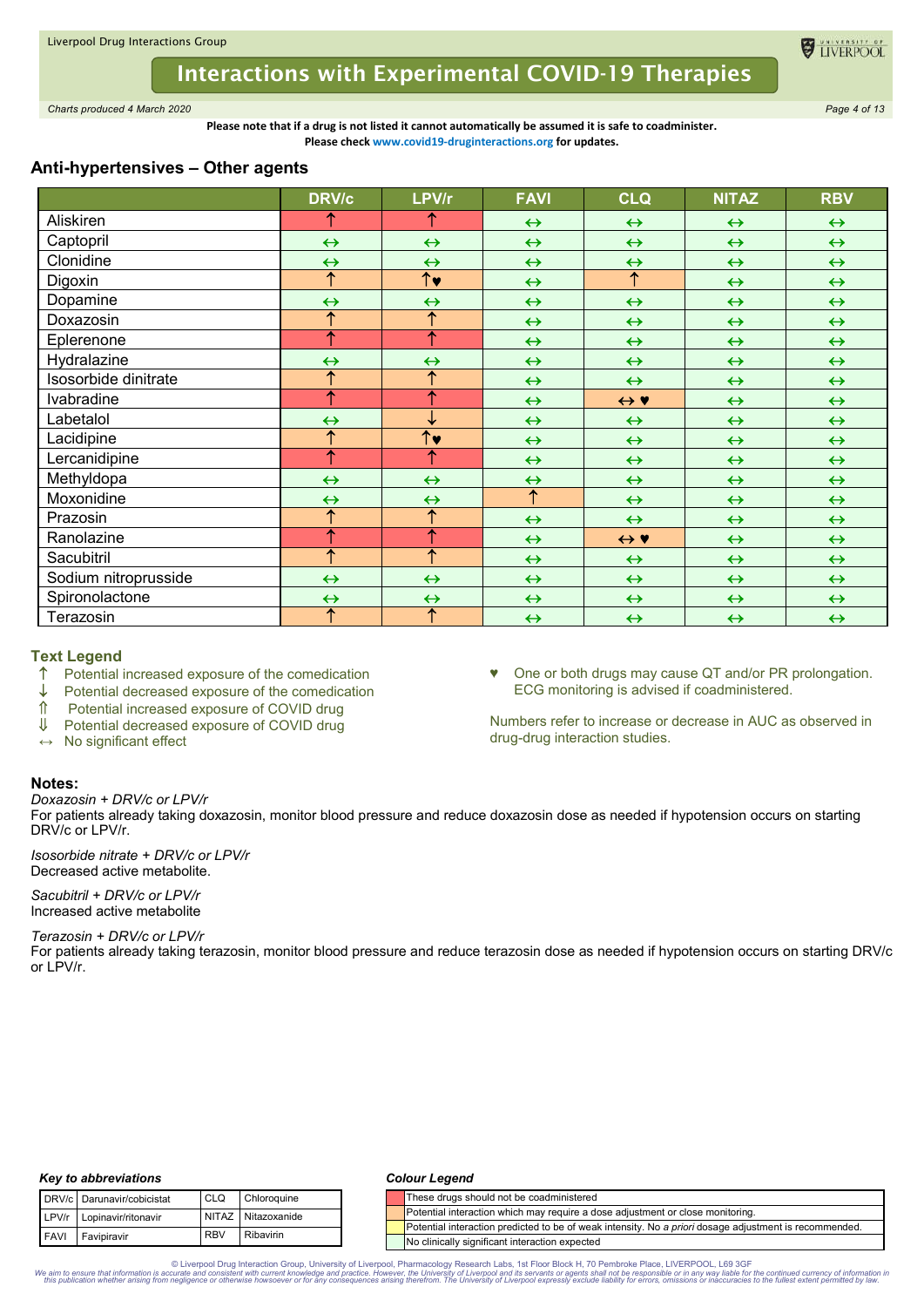# **Interactions with Experimental COVID-19 Therapies**

*Charts produced 4 March 2020 Page 5 of 13*

**Please note that if a drug is not listed it cannot automatically be assumed it is safe to coadminister. Please check www.covid19-druginteractions.org for updates.**

# **Anti-hypertensives – Pulmonary hypertension**

|              | <b>DRV/c</b>      | LPV/r             | <b>FAVI</b>       | <b>CLQ</b>        | <b>NITAZ</b>      | <b>RBV</b>        |
|--------------|-------------------|-------------------|-------------------|-------------------|-------------------|-------------------|
| Ambrisentan  |                   |                   | $\leftrightarrow$ | $\leftrightarrow$ | $\leftrightarrow$ | $\leftrightarrow$ |
| Bosentan     |                   | 灬                 | $\leftrightarrow$ | $\leftrightarrow$ | $\leftrightarrow$ | $\leftrightarrow$ |
| Epoprostenol | $\leftrightarrow$ | $\leftrightarrow$ | $\leftrightarrow$ | $\leftrightarrow$ | $\leftrightarrow$ | $\leftrightarrow$ |
| lloprost     | $\leftrightarrow$ | $\leftrightarrow$ | $\leftrightarrow$ | $\leftrightarrow$ | $\leftrightarrow$ | $\leftrightarrow$ |
| Macitentan   |                   | m                 | $\leftrightarrow$ | $\leftrightarrow$ | $\leftrightarrow$ | $\leftrightarrow$ |
| Riociguat    |                   |                   | $\leftrightarrow$ | $\leftrightarrow$ | $\leftrightarrow$ | $\leftrightarrow$ |
| Selexipag    | $\leftrightarrow$ | $\leftrightarrow$ | $\leftrightarrow$ | $\leftrightarrow$ | $\leftrightarrow$ | $\leftrightarrow$ |
| Sildenafil   |                   |                   | $\leftrightarrow$ | $\leftrightarrow$ | $\leftrightarrow$ | $\leftrightarrow$ |
| Tadalafil    |                   |                   | $\leftrightarrow$ | $\leftrightarrow$ | $\leftrightarrow$ | $\leftrightarrow$ |
| Treprostinil | $\leftrightarrow$ | $\leftrightarrow$ | 灬                 | $\leftrightarrow$ | $\leftrightarrow$ | $\leftrightarrow$ |

### **Text Legend**

- Potential increased exposure of the comedication
- Potential decreased exposure of the comedication
- Potential increased exposure of COVID drug
- Potential decreased exposure of COVID drug
- **↔** No significant effect

### **Notes:**

# *Ambrisentan +DRV/c or LPV/r*

Start ambrisentan at 5 mg and closely monitor the patient for tolerability.

#### *Bosentan + DRV/c*

The European product label for DRV/c does not recommended coadministration as it may lead to decreased cobicistat concentrations and consequently those of darunavir being boosted, leading to loss of therapeutic effect and possible development of resistance. However, the US product label suggests when starting DRV/c in patients stable on bosentan, discontinue bosentan at least 36 h prior to starting cobicistat and resume bosentan at 62.5 mg once daily or every other day based on individual tolerability after at least 10 days following starting darunavir/cobicistat.

#### *Bosentan +LPV/r*

When coadministered patients should be closely observed for bosentan toxicity, especially during the first week of co-administration. For patients on bosentan, the US product label for LPV/r suggests to discontinue bosentan at least 36 hours prior to initiation of LPV/r and after at least 10 days of LPV/r, to resume bosentan at 62.5 mg once daily or every other day based upon individual tolerability.

# *Riociguat + DRV/c or LPV/r*

The European product label for riociguat does not recommend its use in presence of strong inhibitors of CYPs, P-gp and BCRP; the US product label recommends to start riociguat at a dose of 0.5 mg three times daily and to monitor for signs and symptoms of hypotension.

#### *Tadalafil + DRV/c*

The European product label for DRV/c does not recommend coadministration, however, the US product label for DRV/c recommends for patients on tadalafil and starting DRV/c, to avoid the use of tadalafil during the initiation of darunavir/cobicistat and to stop tadalafil at least 24 hours prior to starting DRV/c. After at least one week following the initiation of DRV/c, resume tadalafil at 20 mg once daily. Increase to 40 mg once daily based upon individual tolerability.

#### *Tadalafil + LPV/r*

The European product label for LPV/r does not recommend tadalafil for the treatment of pulmonary arterial hypertension, but the US product label suggests for patients on tadalafil, to avoid use of tadalafil during the initiation of LPV/r and to stop tadalafil at least 24 hours prior to starting LPV/r. After at least one week following the initiation of LPV/r, resume tadalafil at 20 mg once daily. Increase to 40 mg once daily based upon individual tolerability.

### *Key to abbreviations*

|             | DRV/c Darunavir/cobicistat | CLO <sub>1</sub> | Chloroquine        |
|-------------|----------------------------|------------------|--------------------|
|             | LPV/r Lopinavir/ritonavir  |                  | NITAZ Nitazoxanide |
| <b>FAVI</b> | Favipiravir                | <b>RBV</b>       | Ribavirin          |

#### *Colour Legend*

| runavir/cobicistat                         | CLQ        | Chloroquine |                                                                                | These drugs should not be coadministered                                                                      |  |
|--------------------------------------------|------------|-------------|--------------------------------------------------------------------------------|---------------------------------------------------------------------------------------------------------------|--|
| NITAZ<br>Nitazoxanide<br>pinavir/ritonavir |            |             | Potential interaction which may require a dose adjustment or close monitoring. |                                                                                                               |  |
|                                            |            |             |                                                                                | Potential interaction predicted to be of weak intensity. No a <i>priori</i> dosage adjustment is recommended. |  |
| vipiravir                                  | <b>RBV</b> | Ribavirin   |                                                                                | No clinically significant interaction expected                                                                |  |

© Liverpool Drug Interaction Group, University of Liverpool, Pharmacology Research Labs, 1st Floor Block H, 70 Pembroke Place, LIVERPOOL, L69 3GF the continued currency of information in Super and the University of Liverpo

♥ One or both drugs may cause QT and/or PR prolongation. ECG monitoring is advised if coadministered.

Numbers refer to increase or decrease in AUC as observed in drug-drug interaction studies.

**EL TIVERPO**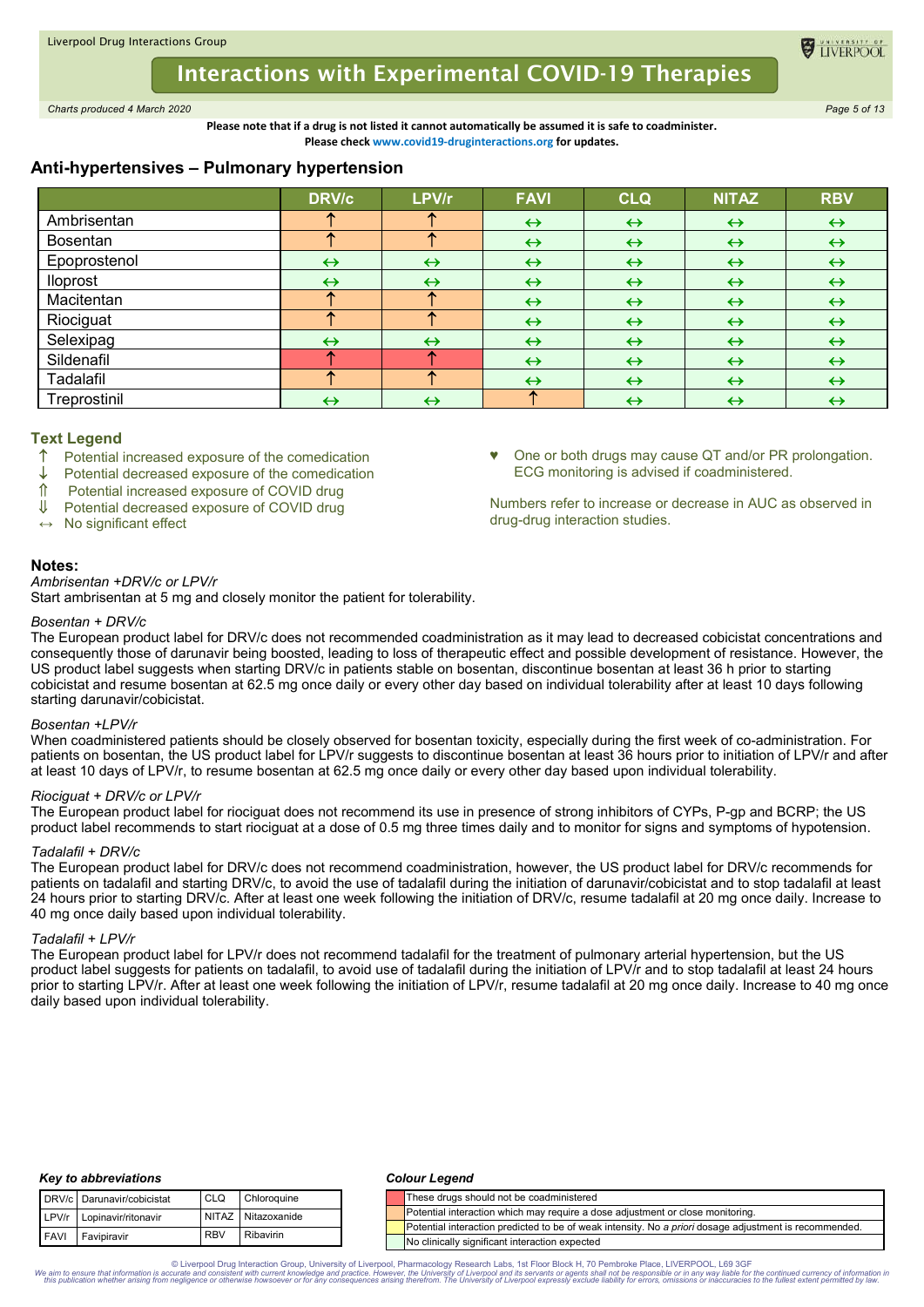# **Interactions with Experimental COVID-19 Therapies**

*Charts produced 4 March 2020 Page 6 of 13*

# **Please note that if a drug is not listed it cannot automatically be assumed it is safe to coadminister. Please check www.covid19-druginteractions.org for updates.**

# **Antivirals**

|                      | <b>DRV/c</b> | LPV/r                     | <b>FAVI</b>       | <b>CLQ</b>        | <b>NITAZ</b>      | <b>RBV</b>        |
|----------------------|--------------|---------------------------|-------------------|-------------------|-------------------|-------------------|
| Darunavir/cobicistat |              | $\boldsymbol{\mathsf{x}}$ |                   |                   | $\leftrightarrow$ | $\leftrightarrow$ |
| Lopinavir/ritonavir  |              |                           |                   |                   | $\leftrightarrow$ | ↔                 |
| Favipiravir          | ↔            | $\leftrightarrow$         |                   | $\leftrightarrow$ | ↔                 | $\leftrightarrow$ |
| Chloroquine          |              |                           | $\leftrightarrow$ |                   | $\leftrightarrow$ | ↔                 |
| Nitazoxanide         |              | $\leftrightarrow$         |                   | $\leftrightarrow$ |                   |                   |
| Ribavirin            |              | $\leftrightarrow$         |                   | $\leftrightarrow$ | ↔                 |                   |
| Oseltamivir          |              |                           | 14%               | ↔                 |                   |                   |

# **Text Legend**

- Potential increased exposure of the comedication
- $\downarrow$  Potential decreased exposure of the comedication  $\uparrow$  Potential increased exposure of COVID drug
- $\hat{\parallel}$  Potential increased exposure of COVID drug<br> $\parallel$  Potential decreased exposure of COVID drug
- Potential decreased exposure of COVID drug

**↔** No significant effect

♥ One or both drugs may cause QT and/or PR prolongation. ECG monitoring is advised if coadministered.

Numbers refer to increase or decrease in AUC as observed in drug-drug interaction studies.

# **Notes:**

*DRV/c + LPV/r*

Darunavir/c and lopinavir/r should not be coadministered due to similar effects of cobicistat and ritonavir on CYP3A4.

*Chloroquine + DRV/c or LPV/r*

DRV/c or LPV/r may increase chloroquine concentrations, but to a moderate extent. There is an additive QT risk with LPV/r and chloroquine.

#### *Key to abbreviations*

|  | DRV/c Darunavir/cobicistat | <b>CLO</b> | Chloroquine        |
|--|----------------------------|------------|--------------------|
|  | LPV/r Lopinavir/ritonavir  |            | NITAZ Nitazoxanide |
|  | FAVI Favipiravir           | <b>RBV</b> | <b>Ribavirin</b>   |

### *Colour Legend*

|  | These drugs should not be coadministered                                                               |
|--|--------------------------------------------------------------------------------------------------------|
|  | Potential interaction which may require a dose adjustment or close monitoring.                         |
|  | Potential interaction predicted to be of weak intensity. No a priori dosage adjustment is recommended. |
|  | No clinically significant interaction expected                                                         |

© Liverpool Drug Interaction Group, University of Liverpool, Pharmacology Research Labs, 1st Floor Block H, 70 Pembroke Place, LIVERPOOL, L69 3GF the continued currency of information in Super and the University of Liverpo

**EL TIVERPOO**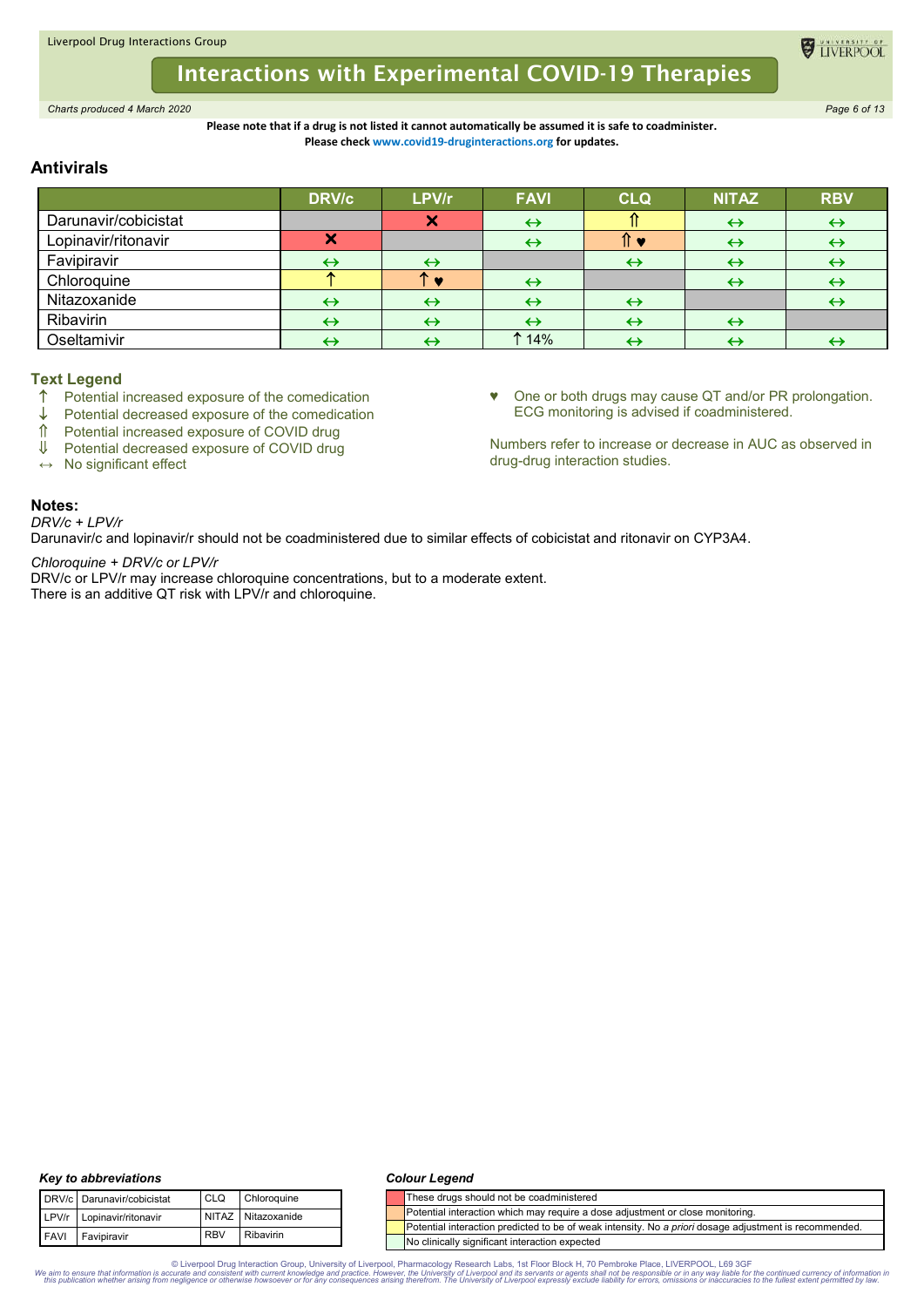

*Charts produced 4 March 2020 Page 7 of 13*

**Please note that if a drug is not listed it cannot automatically be assumed it is safe to coadminister. Please check www.covid19-druginteractions.org for updates.**

# **Anxiolytics/Hypnotics/Sedatives**

|                        | <b>DRV/c</b>      | LPV/r                   | <b>FAVI</b>       | <b>CLQ</b>        | <b>NITAZ</b>      | <b>RBV</b>        |
|------------------------|-------------------|-------------------------|-------------------|-------------------|-------------------|-------------------|
| Alprazolam             |                   |                         | $\leftrightarrow$ | $\leftrightarrow$ | $\leftrightarrow$ | $\leftrightarrow$ |
| Bromazepam             | ↑                 | ↑                       | $\leftrightarrow$ | $\leftrightarrow$ | $\leftrightarrow$ | $\leftrightarrow$ |
| <b>Buspirone</b>       | ↑                 | $\overline{\textbf{f}}$ | $\leftrightarrow$ | $\leftrightarrow$ | $\leftrightarrow$ | $\leftrightarrow$ |
| Chlordiazepoxide       | ∧                 | ↑                       | $\leftrightarrow$ | $\leftrightarrow$ | $\leftrightarrow$ | $\leftrightarrow$ |
| Clobazam               | ↑                 | 个                       | $\leftrightarrow$ | $\leftrightarrow$ | $\leftrightarrow$ | $\leftrightarrow$ |
| Clorazepate            | ተ                 | ተ                       | $\leftrightarrow$ | $\leftrightarrow$ | $\leftrightarrow$ | $\leftrightarrow$ |
| Diazepam               | ∧                 | ↑                       | $\leftrightarrow$ | $\leftrightarrow$ | $\leftrightarrow$ | $\leftrightarrow$ |
| Estazolam              | ተ                 | 个                       | $\leftrightarrow$ | $\leftrightarrow$ | $\leftrightarrow$ | $\leftrightarrow$ |
| Flunitrazepam          | ↑                 | ↑                       | $\leftrightarrow$ | $\leftrightarrow$ | $\leftrightarrow$ | $\leftrightarrow$ |
| Flurazepam             | ↑                 | ↑                       | $\leftrightarrow$ | $\leftrightarrow$ | $\leftrightarrow$ | $\leftrightarrow$ |
| Hydroxyzine            | ↑                 | 个                       | $\leftrightarrow$ | $\leftrightarrow$ | $\leftrightarrow$ | $\leftrightarrow$ |
| Lorazepam              | $\leftrightarrow$ | $\leftrightarrow$       | $\leftrightarrow$ | $\leftrightarrow$ | $\leftrightarrow$ | $\leftrightarrow$ |
| Lormetazepam           | $\leftrightarrow$ | $\leftrightarrow$       | $\leftrightarrow$ | $\leftrightarrow$ | $\leftrightarrow$ | $\leftrightarrow$ |
| Midazolam (oral)       | ↑                 | ↑                       | $\leftrightarrow$ | $\leftrightarrow$ | $\leftrightarrow$ | $\leftrightarrow$ |
| Midazolam (parenteral) | $\uparrow$        | ↑                       | $\leftrightarrow$ | $\leftrightarrow$ | $\leftrightarrow$ | $\leftrightarrow$ |
| Oxazepam               | $\leftrightarrow$ | $\leftrightarrow$       | $\leftrightarrow$ | $\leftrightarrow$ | $\leftrightarrow$ | $\leftrightarrow$ |
| Temazepam              | $\leftrightarrow$ | $\leftrightarrow$       | $\leftrightarrow$ | $\leftrightarrow$ | $\leftrightarrow$ | $\leftrightarrow$ |
| Triazolam              | ↑                 | ↑                       | $\leftrightarrow$ | $\leftrightarrow$ | $\leftrightarrow$ | $\leftrightarrow$ |
| Zaleplon               | ↑                 | ↑                       | $\leftrightarrow$ | $\leftrightarrow$ | $\leftrightarrow$ | $\leftrightarrow$ |
| Zolpidem               | ↑                 | ↑                       | $\leftrightarrow$ | $\leftrightarrow$ | $\leftrightarrow$ | $\leftrightarrow$ |
| Zopiclone              | ↑                 | ↑                       | $\leftrightarrow$ | $\leftrightarrow$ | $\leftrightarrow$ | $\leftrightarrow$ |

# **Text Legend**

- $\uparrow$  Potential increased exposure of the comedication  $\downarrow$  Potential decreased exposure of the comedication
- $\downarrow$  Potential decreased exposure of the comedication  $\uparrow$  Potential increased exposure of COVID drug
- $\hat{\parallel}$  Potential increased exposure of COVID drug<br>U Potential decreased exposure of COVID drug
- $\downarrow$  Potential decreased exposure of COVID drug<br>  $\leftrightarrow$  No significant effect
- **↔** No significant effect

♥ One or both drugs may cause QT and/or PR prolongation. ECG monitoring is advised if coadministered.

TIVERPOOL

Numbers refer to increase or decrease in AUC as observed in drug-drug interaction studies.

# *Key to abbreviations*

|             | DRV/c Darunavir/cobicistat | CLO        | Chloroquine        |
|-------------|----------------------------|------------|--------------------|
|             | LPV/r Lopinavir/ritonavir  |            | NITAZ Nitazoxanide |
| <b>FAVI</b> | Favipiravir                | <b>RBV</b> | <b>Ribavirin</b>   |

### *Colour Legend*

|  | These drugs should not be coadministered                                                               |
|--|--------------------------------------------------------------------------------------------------------|
|  | Potential interaction which may require a dose adjustment or close monitoring.                         |
|  | Potential interaction predicted to be of weak intensity. No a priori dosage adjustment is recommended. |
|  | No clinically significant interaction expected                                                         |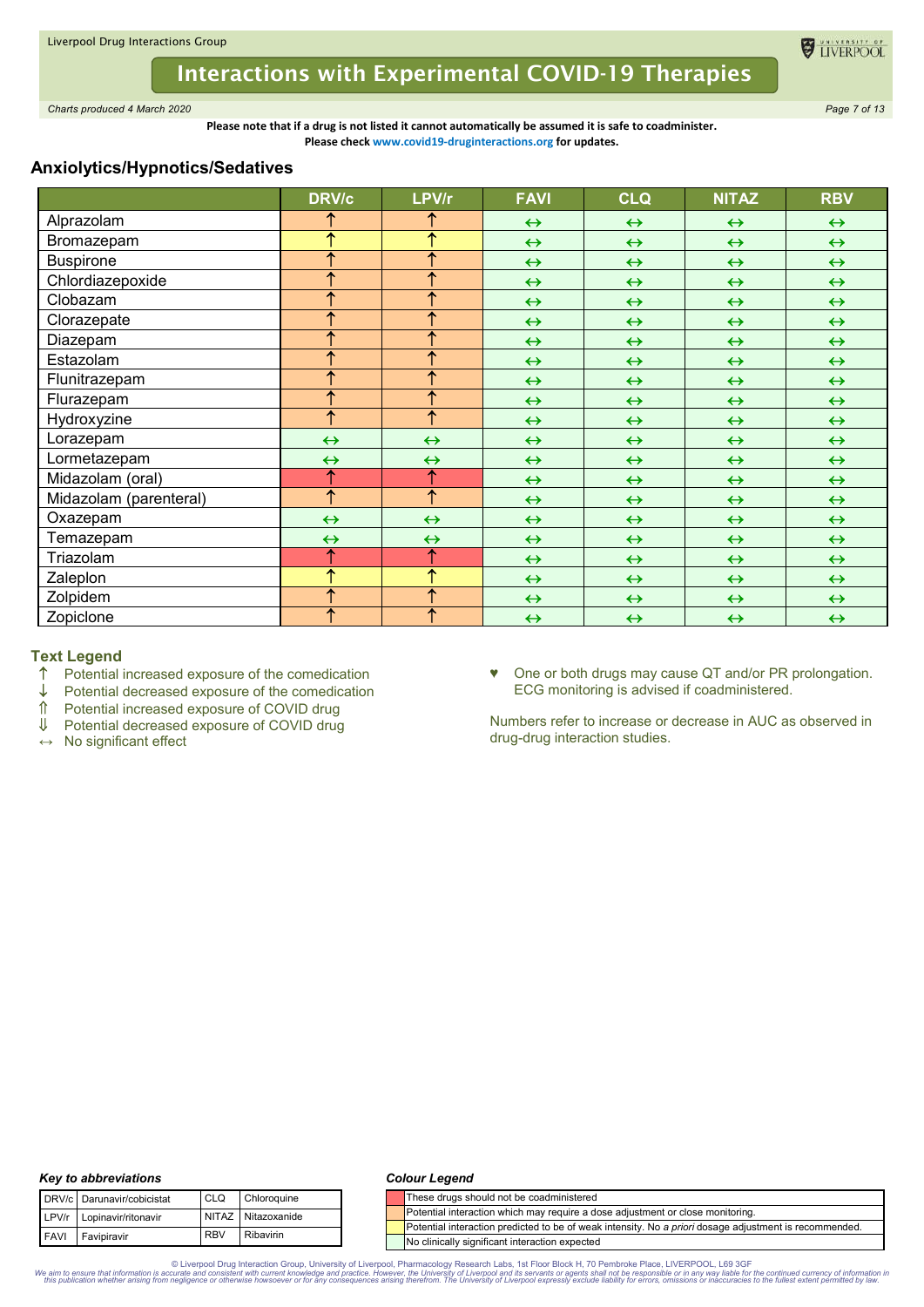

*Charts produced 4 March 2020 Page 8 of 13*

**Please note that if a drug is not listed it cannot automatically be assumed it is safe to coadminister. Please check www.covid19-druginteractions.org for updates.**

# **Beta Blockers**

|             | <b>DRV/c</b>      | LPV/r             | <b>FAVI</b>       | <b>CLQ</b>          | <b>NITAZ</b>      | <b>RBV</b>        |
|-------------|-------------------|-------------------|-------------------|---------------------|-------------------|-------------------|
| Atenolol    |                   | $\leftrightarrow$ | $\leftrightarrow$ | $\leftrightarrow$   | $\leftrightarrow$ | $\leftrightarrow$ |
| Bisoprolol  |                   | $\mathbf{T}$      | $\leftrightarrow$ | $\leftrightarrow$   | $\leftrightarrow$ | $\leftrightarrow$ |
| Carvedilol  |                   | 11.4              | $\leftrightarrow$ | $\leftrightarrow$   | $\leftrightarrow$ | $\leftrightarrow$ |
| Metoprolol  |                   | 个                 | $\leftrightarrow$ | $\leftrightarrow$ Y | $\leftrightarrow$ | $\leftrightarrow$ |
| Nebivolol   |                   | $\uparrow$        | $\leftrightarrow$ | $\leftrightarrow$ Y | $\leftrightarrow$ | $\leftrightarrow$ |
| Oxprenolol  | $\leftrightarrow$ |                   | $\leftrightarrow$ | $\leftrightarrow$   | $\leftrightarrow$ | $\leftrightarrow$ |
| Pindolol    |                   |                   | $\leftrightarrow$ | $\leftrightarrow$   | $\leftrightarrow$ | $\leftrightarrow$ |
| Propranolol |                   | ́                 | $\leftrightarrow$ | $\leftrightarrow$ Y | $\leftrightarrow$ | $\leftrightarrow$ |
| Timolol     |                   | $\mathbf{T}$      | $\leftrightarrow$ | $\leftrightarrow$ Y | $\leftrightarrow$ | $\leftrightarrow$ |

# **Text Legend**

- $\uparrow$  Potential increased exposure of the comedication  $\downarrow$  Potential decreased exposure of the comedication
- $\downarrow$  Potential decreased exposure of the comedication<br>  $\uparrow$  Potential increased exposure of COVID drug
- ↑ Potential increased exposure of COVID drug<br>Ⅱ Potential decreased exposure of COVID drug
- Potential decreased exposure of COVID drug

**↔** No significant effect

♥ One or both drugs may cause QT and/or PR prolongation. ECG monitoring is advised if coadministered.

TIVERPOOL

Numbers refer to increase or decrease in AUC as observed in drug-drug interaction studies.

# *Key to abbreviations*

|  | DRV/c Darunavir/cobicistat | <b>CLO</b> | Chloroquine        |  |  |
|--|----------------------------|------------|--------------------|--|--|
|  | LPV/r Lopinavir/ritonavir  |            | NITAZ Nitazoxanide |  |  |
|  | FAVI Favipiravir           | <b>RBV</b> | <b>Ribavirin</b>   |  |  |

### *Colour Legend*

|  | These drugs should not be coadministered                                                               |
|--|--------------------------------------------------------------------------------------------------------|
|  | Potential interaction which may require a dose adjustment or close monitoring.                         |
|  | Potential interaction predicted to be of weak intensity. No a priori dosage adjustment is recommended. |
|  | No clinically significant interaction expected                                                         |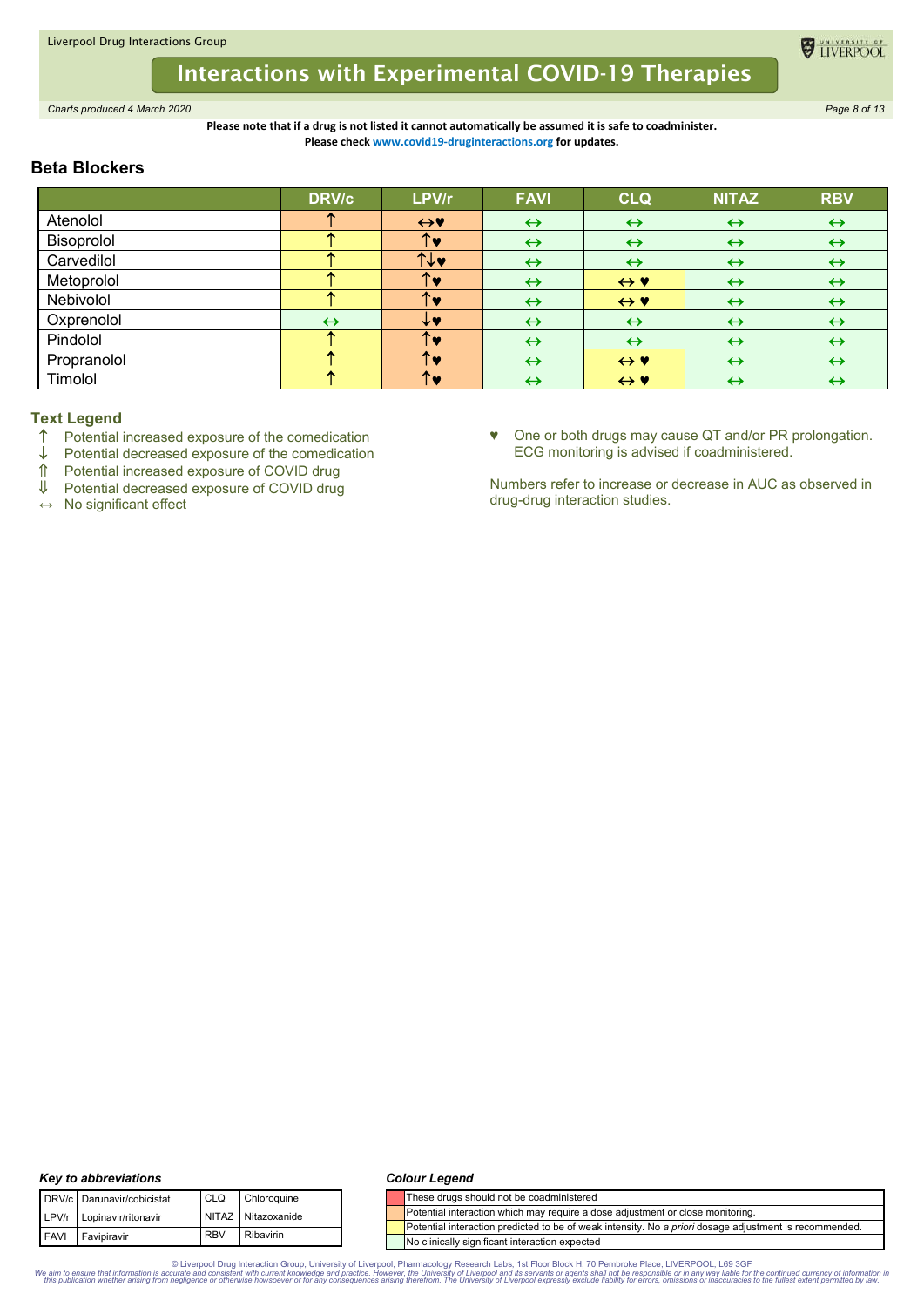

*Charts produced 4 March 2020 Page 9 of 13*

**Please note that if a drug is not listed it cannot automatically be assumed it is safe to coadminister. Please check www.covid19-druginteractions.org for updates.**

# **Bronchodilators**

|                        | <b>DRV/c</b>      | LPV/r             | <b>FAVI</b>       | <b>CLQ</b>          | <b>NITAZ</b>      | <b>RBV</b>        |
|------------------------|-------------------|-------------------|-------------------|---------------------|-------------------|-------------------|
| Aclidinium bromide     | $\leftrightarrow$ | $\leftrightarrow$ | $\leftrightarrow$ | $\leftrightarrow$   | $\leftrightarrow$ | $\leftrightarrow$ |
| Aminophylline          | $\leftrightarrow$ | ↓                 | $\leftrightarrow$ | $\leftrightarrow$   | $\leftrightarrow$ | $\leftrightarrow$ |
| Formoterol             | $\leftrightarrow$ | $\leftrightarrow$ | $\leftrightarrow$ | $\leftrightarrow$   | $\leftrightarrow$ | $\leftrightarrow$ |
| Glycopyrronium bromide | $\leftrightarrow$ | $\leftrightarrow$ | $\leftrightarrow$ | $\leftrightarrow$   | $\leftrightarrow$ | $\leftrightarrow$ |
| Indacaterol            | ᠰ                 | ᠰ                 | $\leftrightarrow$ | $\leftrightarrow$   | $\leftrightarrow$ | $\leftrightarrow$ |
| Ipratropium bromide    | $\leftrightarrow$ | $\leftrightarrow$ | $\leftrightarrow$ | $\leftrightarrow$   | $\leftrightarrow$ | $\leftrightarrow$ |
| Montelukast            |                   | ᠰ                 | ᠰ                 | $\leftrightarrow$   | $\leftrightarrow$ | $\leftrightarrow$ |
| Olodaterol             |                   | ₳                 | $\leftrightarrow$ | $\leftrightarrow$   | $\leftrightarrow$ | $\leftrightarrow$ |
| Roflumilast            |                   | ́                 | $\leftrightarrow$ | $\leftrightarrow$   | $\leftrightarrow$ | $\leftrightarrow$ |
| Salbutamol             | $\leftrightarrow$ | $\leftrightarrow$ | $\leftrightarrow$ | $\leftrightarrow$   | $\leftrightarrow$ | $\leftrightarrow$ |
| Salmeterol             | ↑                 | ᠰ                 | $\leftrightarrow$ | $\leftrightarrow$ Y | $\leftrightarrow$ | $\leftrightarrow$ |
| Theophylline           | $\leftrightarrow$ | ↓                 | 117-27%           | $\leftrightarrow$   | $\leftrightarrow$ | $\leftrightarrow$ |
| Tiotropium bromide     | $\leftrightarrow$ | $\leftrightarrow$ | $\leftrightarrow$ | $\leftrightarrow$   | $\leftrightarrow$ | $\leftrightarrow$ |
| Umeclidinium bromide   |                   | ᠰ                 | $\leftrightarrow$ | ↑                   | $\leftrightarrow$ | $\leftrightarrow$ |
| Vilanterol             |                   | ᠰ                 | $\leftrightarrow$ | $\leftrightarrow$   | $\leftrightarrow$ | $\leftrightarrow$ |

# **Text Legend**

- ↑ Potential increased exposure of the comedication<br>↓ Potential decreased exposure of the comedication
- $\downarrow$  Potential decreased exposure of the comedication<br>  $\uparrow$  Potential increased exposure of COVID drug
- ↑ Potential increased exposure of COVID drug<br>↓ Potential decreased exposure of COVID drug
- Potential decreased exposure of COVID drug
- **↔** No significant effect

♥ One or both drugs may cause QT and/or PR prolongation. ECG monitoring is advised if coadministered.

Numbers refer to increase or decrease in AUC as observed in drug-drug interaction studies.

# **Notes:**

*Indacaterol +DRV/c or LPV/r*

Exposure can be increased by up to 2-fold with ritonavir (and may be similar with cobicistat), however, this increase does not raise any concerns based on indacaterol's safety data.

# *Key to abbreviations*

|             | DRV/c Darunavir/cobicistat | <b>CLO</b> | Chloroquine        |
|-------------|----------------------------|------------|--------------------|
|             | LPV/r Lopinavir/ritonavir  |            | NITAZ Nitazoxanide |
| <b>FAVI</b> | Favipiravir                | <b>RBV</b> | Ribavirin          |

### *Colour Legend*

|  | These drugs should not be coadministered                                                               |
|--|--------------------------------------------------------------------------------------------------------|
|  | Potential interaction which may require a dose adjustment or close monitoring.                         |
|  | Potential interaction predicted to be of weak intensity. No a priori dosage adjustment is recommended. |
|  | No clinically significant interaction expected                                                         |

© Liverpool Drug Interaction Group, University of Liverpool, Pharmacology Research Labs, 1st Floor Block H, 70 Pembroke Place, LIVERPOOL, L69 3GF the continued currency of information in Super and the University of Liverpo

**EL TIVERPOO**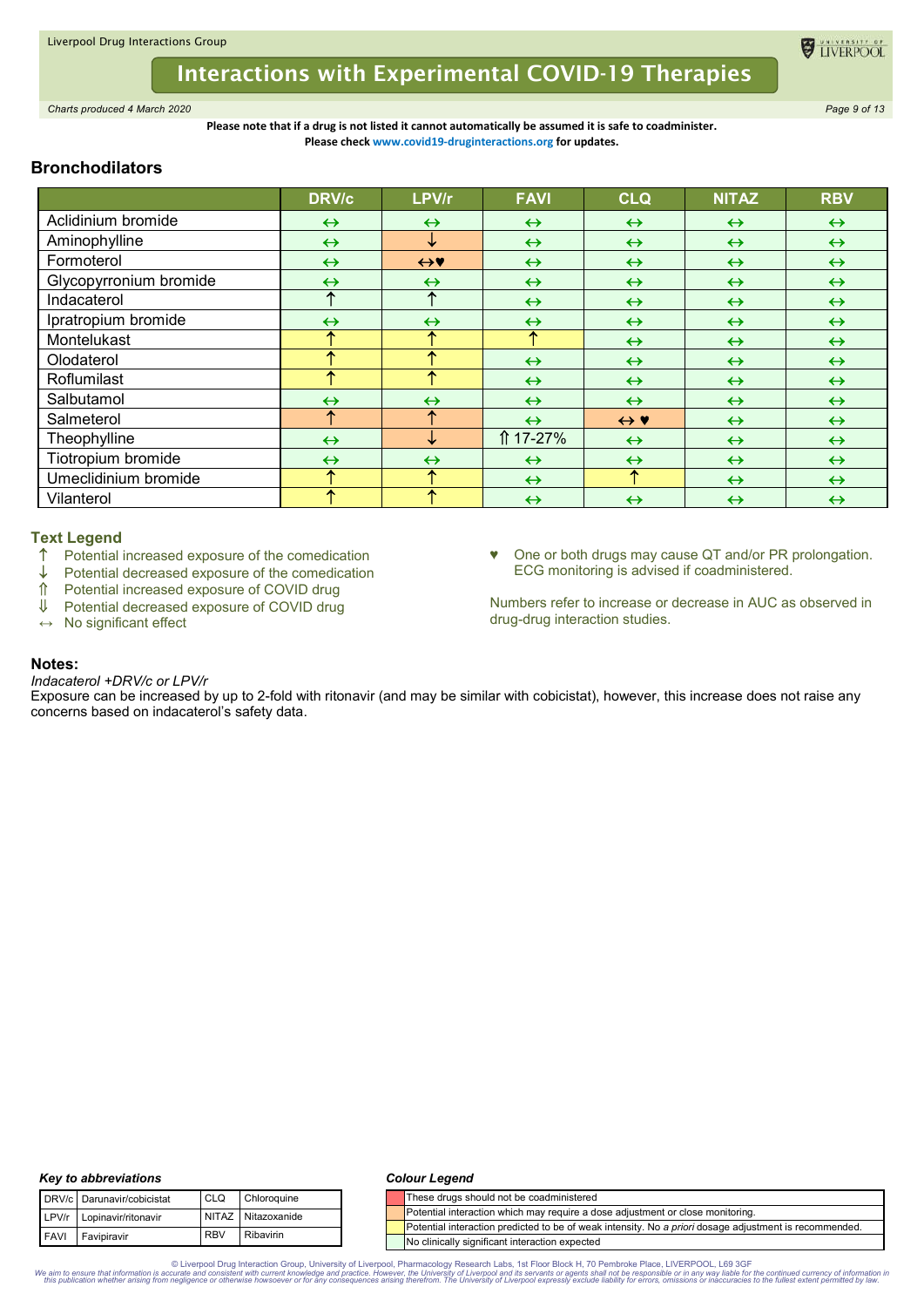

*Charts produced 4 March 2020 Page 10 of 13*

**Please note that if a drug is not listed it cannot automatically be assumed it is safe to coadminister. Please check www.covid19-druginteractions.org for updates.**

# **Calcium Channel Blockers**

|              | <b>DRV/c</b> | LPV/r | <b>FAVI</b>       | <b>CLQ</b>        | <b>NITAZ</b>      | <b>RBV</b>        |
|--------------|--------------|-------|-------------------|-------------------|-------------------|-------------------|
| Amlodipine   |              |       | ↔                 | $\leftrightarrow$ | $\leftrightarrow$ | $\leftrightarrow$ |
| Diltiazem    |              |       | $\leftrightarrow$ | $\leftrightarrow$ | ↔                 | ↔                 |
| Felodipine   |              |       | ↔                 | $\leftrightarrow$ | $\leftrightarrow$ | $\leftrightarrow$ |
| Nicardipine  |              |       | $\leftrightarrow$ | $\leftrightarrow$ | ↔                 | $\leftrightarrow$ |
| Nifedipine   |              |       | $\leftrightarrow$ | $\leftrightarrow$ | $\leftrightarrow$ | $\leftrightarrow$ |
| Nisoldipine  |              |       | ↔                 | $\leftrightarrow$ | $\leftrightarrow$ | ↔                 |
| Nitrendipine |              |       | ↔                 | $\leftrightarrow$ | ↔                 | ↔                 |
| Verapamil    |              |       |                   |                   |                   | ↔                 |

# **Text Legend**

- ↑ Potential increased exposure of the comedication<br>↓ Potential decreased exposure of the comedication
- Potential decreased exposure of the comedication
- Potential increased exposure of COVID drug
- Potential decreased exposure of COVID drug
- **↔** No significant effect

# ♥ One or both drugs may cause QT and/or PR prolongation. ECG monitoring is advised if coadministered.

**EL TIVERPOO** 

Numbers refer to increase or decrease in AUC as observed in drug-drug interaction studies.

# **Notes:**

*Amlodipine + DRV/c or LPV/r* If coadministration is indicated, consider a dose reduction for amlodipine of 50%.

# *Key to abbreviations*

|             | DRV/c Darunavir/cobicistat | <b>CLO</b> | Chloroquine        |
|-------------|----------------------------|------------|--------------------|
|             | LPV/r Lopinavir/ritonavir  |            | NITAZ Nitazoxanide |
| <b>FAVI</b> | Favipiravir                | <b>RBV</b> | Ribavirin          |

#### *Colour Legend*

|  | These drugs should not be coadministered                                                               |
|--|--------------------------------------------------------------------------------------------------------|
|  | Potential interaction which may require a dose adjustment or close monitoring.                         |
|  | Potential interaction predicted to be of weak intensity. No a priori dosage adjustment is recommended. |
|  | No clinically significant interaction expected                                                         |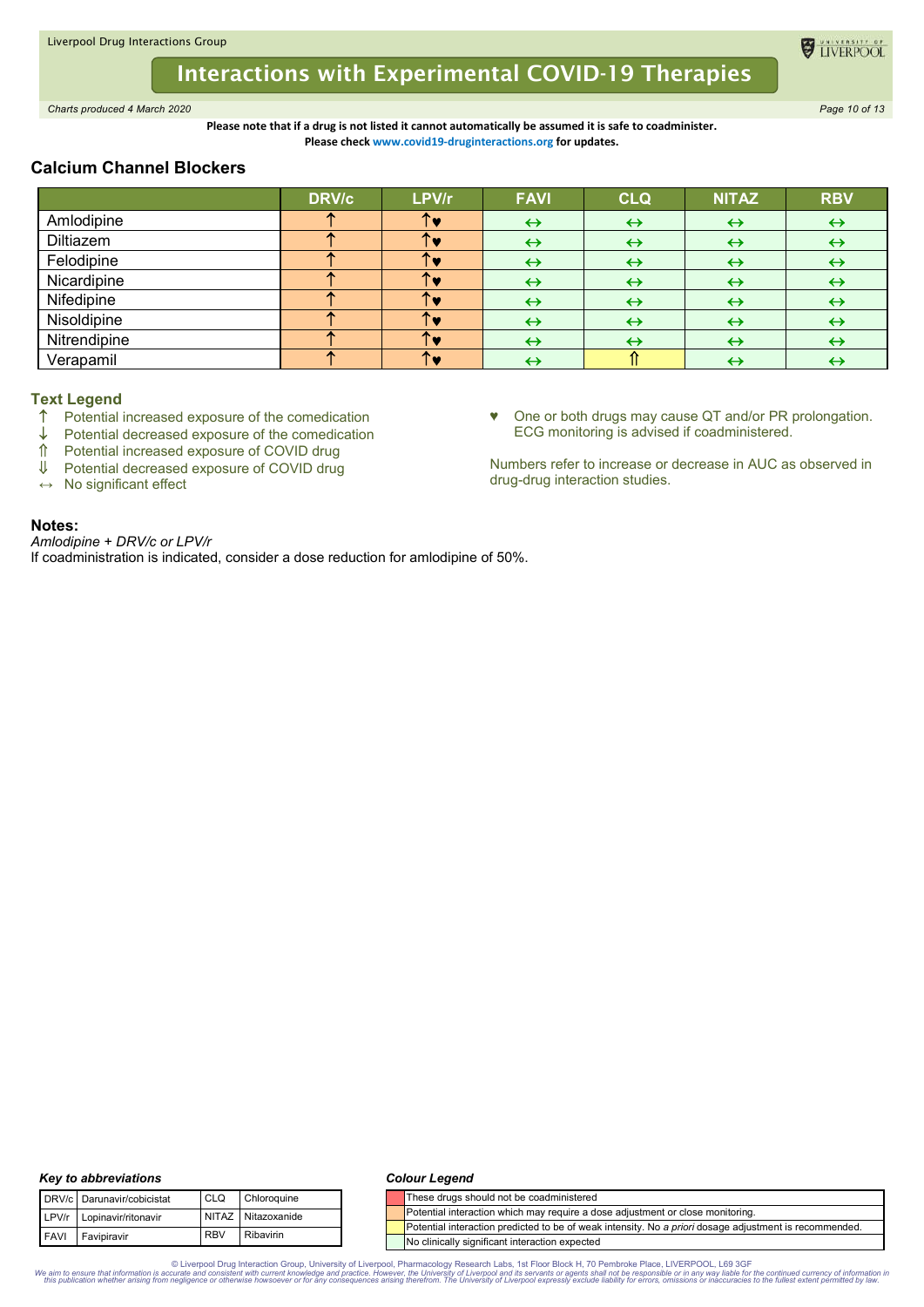# **Interactions with Experimental COVID-19 Therapies**

*Charts produced 4 March 2020 Page 11 of 13*

**Please note that if a drug is not listed it cannot automatically be assumed it is safe to coadminister. Please check www.covid19-druginteractions.org for updates.**

# **Lipid Lowering Agents**

|                    | <b>DRV/c</b>      | LPV/r             | <b>FAVI</b>       | <b>CLQ</b>        | <b>NITAZ</b>      | <b>RBV</b>        |
|--------------------|-------------------|-------------------|-------------------|-------------------|-------------------|-------------------|
| Atorvastatin       | <b>1290%</b>      | ↑490%             | $\leftrightarrow$ | $\leftrightarrow$ | $\leftrightarrow$ | $\leftrightarrow$ |
| <b>Bezafibrate</b> | $\leftrightarrow$ | $\leftrightarrow$ | $\leftrightarrow$ | $\leftrightarrow$ | $\leftrightarrow$ | $\leftrightarrow$ |
| Clofibrate         | $\leftrightarrow$ | $\leftrightarrow$ | $\leftrightarrow$ | $\leftrightarrow$ | $\leftrightarrow$ | $\leftrightarrow$ |
| Evolocumab         | $\leftrightarrow$ | $\leftrightarrow$ | $\leftrightarrow$ | $\leftrightarrow$ | $\leftrightarrow$ | $\leftrightarrow$ |
| Ezetimibe          | ᠰ                 | $\leftrightarrow$ | $\leftrightarrow$ | $\leftrightarrow$ | $\leftrightarrow$ | $\leftrightarrow$ |
| Fenofibrate        | $\leftrightarrow$ | $\leftrightarrow$ | $\leftrightarrow$ | $\leftrightarrow$ | $\leftrightarrow$ | $\leftrightarrow$ |
| Fish oils          | $\leftrightarrow$ | $\leftrightarrow$ | $\leftrightarrow$ | $\leftrightarrow$ | $\leftrightarrow$ | $\leftrightarrow$ |
| Fluvastatin        | ᠰ                 | $\leftrightarrow$ | $\leftrightarrow$ | $\leftrightarrow$ | $\leftrightarrow$ | $\leftrightarrow$ |
| Gemfibrozil        | $\leftrightarrow$ | $\downarrow$ 41%  | $\leftrightarrow$ | $\leftrightarrow$ | $\leftrightarrow$ | $\leftrightarrow$ |
| Lovastatin         | ∧                 |                   | $\leftrightarrow$ | $\leftrightarrow$ | $\leftrightarrow$ | $\leftrightarrow$ |
| Pitavastatin       |                   | $\downarrow$ 20%  | $\leftrightarrow$ | $\leftrightarrow$ | $\leftrightarrow$ | $\leftrightarrow$ |
| Pravastatin        |                   | $\uparrow$ 33%    | $\leftrightarrow$ | $\leftrightarrow$ | $\leftrightarrow$ | $\leftrightarrow$ |
| Rosuvastatin       | <b>193%</b>       | 108%              | $\leftrightarrow$ | $\leftrightarrow$ | $\leftrightarrow$ | $\leftrightarrow$ |
| Simvastatin        |                   |                   | $\leftrightarrow$ | $\leftrightarrow$ | $\leftrightarrow$ | $\leftrightarrow$ |

# **Text Legend**

Potential increased exposure of the comedication

 $\downarrow$  Potential decreased exposure of the comedication

- $\hat{\parallel}$  Potential increased exposure of COVID drug<br> $\parallel$  Potential decreased exposure of COVID drug
- Potential decreased exposure of COVID drug

**↔** No significant effect

♥ One or both drugs may cause QT and/or PR prolongation. ECG monitoring is advised if coadministered.

Numbers refer to increase or decrease in AUC as observed in drug-drug interaction studies.

#### **Notes:** *Atorvastatin + DRV/c*

A daily dose of 40 mg atorvastatin should not be exceeded with careful safety monitoring. (Note, the US product label for DRV/c states not to exceed atorvastatin 20 mg/day.)

*Atorvastatin + LPV/r*

Do not exceed a daily dose of 20 mg with careful safety monitoring.

*Rosuvastatin + DRV/c* The US product label for DRV/c states not to exceed rosuvastatin 20 mg/day.

*Rosuvastatin + LPV/r* Do not exceed rosuvastatin 10 mg/day.

# *Key to abbreviations*

|      | DRV/c Darunavir/cobicistat | CLO        | Chloroquine        |
|------|----------------------------|------------|--------------------|
|      | LPV/r Lopinavir/ritonavir  |            | NITAZ Nitazoxanide |
| FAVI | Favipiravir                | <b>RBV</b> | Ribavirin          |

# *Colour Legend*

|  | These drugs should not be coadministered                                                               |
|--|--------------------------------------------------------------------------------------------------------|
|  | Potential interaction which may require a dose adjustment or close monitoring.                         |
|  | Potential interaction predicted to be of weak intensity. No a priori dosage adjustment is recommended. |
|  | No clinically significant interaction expected                                                         |

© Liverpool Drug Interaction Group, University of Liverpool, Pharmacology Research Labs, 1st Floor Block H, 70 Pembroke Place, LIVERPOOL, L69 3GF the continued currency of information in Super and the University of Liverpo

**EL TIVERPOO**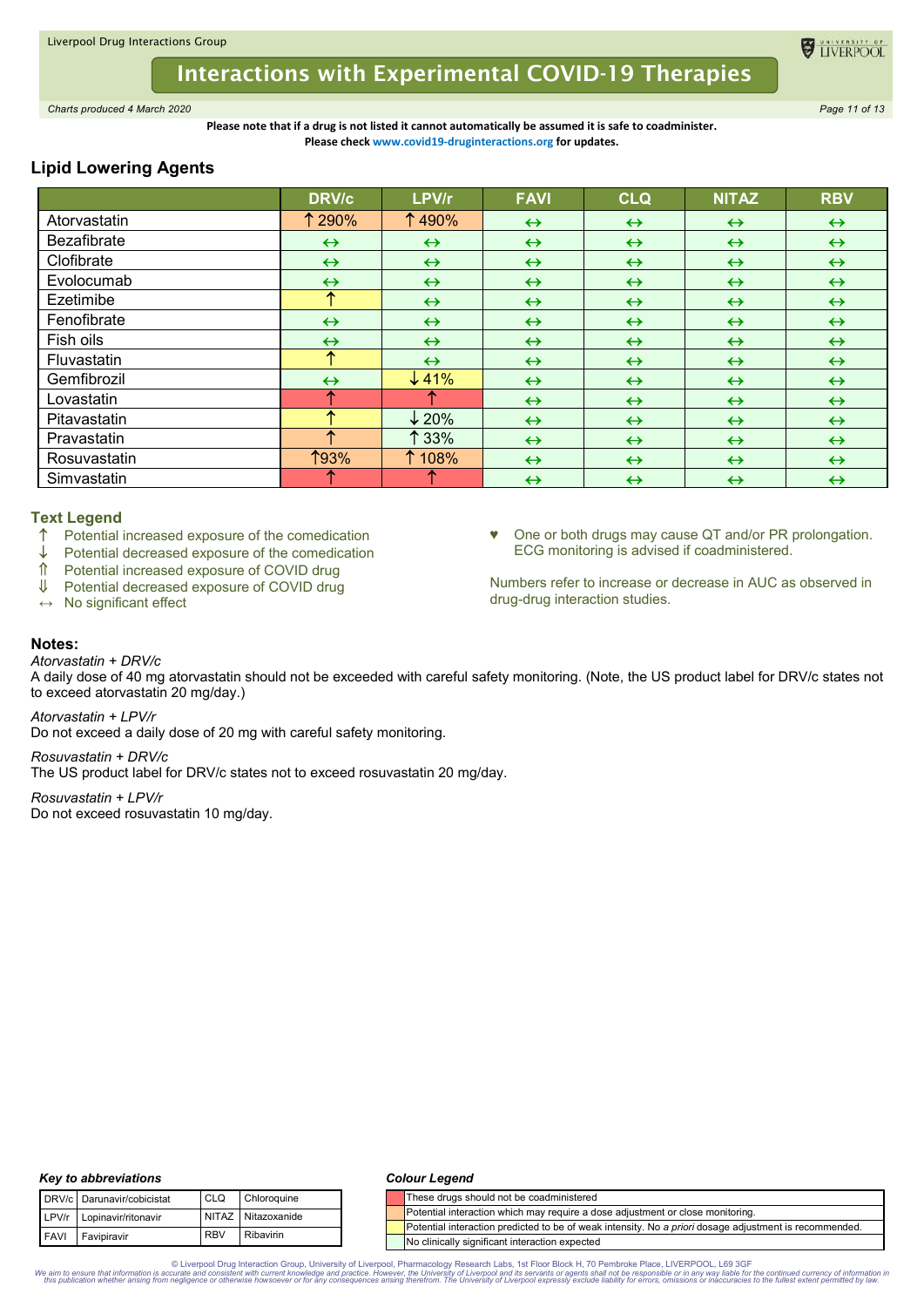

# **Interactions with Experimental COVID-19 Therapies**

*Charts produced 4 March 2020 Page 12 of 13*

#### **Please note that if a drug is not listed it cannot automatically be assumed it is safe to coadminister. Please check www.covid19-druginteractions.org for updates.**

# **Steroids**

|                          | <b>DRV/c</b>              | LPV/r                           | <b>FAVI</b>       | <b>CLQ</b>        | <b>NITAZ</b>      | <b>RBV</b>        |
|--------------------------|---------------------------|---------------------------------|-------------------|-------------------|-------------------|-------------------|
| Beclometasone            | $\leftrightarrow$         | ↑                               | $\leftrightarrow$ | $\leftrightarrow$ | $\leftrightarrow$ | $\leftrightarrow$ |
| Betamethasone            | $\uparrow$ * $\Downarrow$ | $\overline{\uparrow}$ * $\Vert$ | $\leftrightarrow$ | $\leftrightarrow$ | $\leftrightarrow$ | $\leftrightarrow$ |
| <b>Budesonide</b>        | $\triangle$ $\star$       | $\uparrow$ *                    | $\leftrightarrow$ | $\leftrightarrow$ | $\leftrightarrow$ | $\leftrightarrow$ |
| Ciclesonide              | ↑                         | ↑                               | $\leftrightarrow$ | $\leftrightarrow$ | $\leftrightarrow$ | $\leftrightarrow$ |
| Clobetasol               | $+$                       | $+$                             | $\leftrightarrow$ | $\leftrightarrow$ | $\leftrightarrow$ | $\leftrightarrow$ |
| Dexamethasone            | $T * \mathsf{U}$          | $T * \mathsf{U}$                | $\leftrightarrow$ | $\leftrightarrow$ | $\leftrightarrow$ | $\leftrightarrow$ |
| Fludrocortisone          | <b>1</b> *                | <b>1</b> *                      | $\leftrightarrow$ | $\leftrightarrow$ | $\leftrightarrow$ | $\leftrightarrow$ |
| Flunisolide              | ↑                         | ↑                               | $\leftrightarrow$ | $\leftrightarrow$ | $\leftrightarrow$ | $\leftrightarrow$ |
| Fluocinolone             | $+$                       | ↑*                              | $\leftrightarrow$ | $\leftrightarrow$ | $\leftrightarrow$ | $\leftrightarrow$ |
| Fluticasone              | <b>T</b> *                | ↑*                              | $\leftrightarrow$ | $\leftrightarrow$ | $\leftrightarrow$ | $\leftrightarrow$ |
| Hydrocortisone (oral)    | $+$                       | ↑*                              | $\leftrightarrow$ | $\leftrightarrow$ | $\leftrightarrow$ | $\leftrightarrow$ |
| Hydrocortisone (topical) | $\leftrightarrow$         | $\leftrightarrow$               | $\leftrightarrow$ | $\leftrightarrow$ | $\leftrightarrow$ | $\leftrightarrow$ |
| Megestrol acetate        | $\leftrightarrow$         | $\leftrightarrow$               | $\leftrightarrow$ | $\leftrightarrow$ | $\leftrightarrow$ | $\leftrightarrow$ |
| Methylprednisolone       | $+$                       | <b>1</b> *                      | $\leftrightarrow$ | $\leftrightarrow$ | $\leftrightarrow$ | $\leftrightarrow$ |
| Mometasone               | <b>1</b> *                | <b>1</b> *                      | $\leftrightarrow$ | $\leftrightarrow$ | $\leftrightarrow$ | $\leftrightarrow$ |
| Nandrolone               | $\leftrightarrow$         | $\leftrightarrow$               | $\leftrightarrow$ | $\leftrightarrow$ | $\leftrightarrow$ | $\leftrightarrow$ |
| Oxandrolone              | $\leftrightarrow$         | $\leftrightarrow$               | $\leftrightarrow$ | $\leftrightarrow$ | $\leftrightarrow$ | $\leftrightarrow$ |
| Prednisolone             | $+$                       | ↑*                              | $\leftrightarrow$ | $\leftrightarrow$ | $\leftrightarrow$ | $\leftrightarrow$ |
| Prednisone               | $+$                       | ↑*                              | $\leftrightarrow$ | $\leftrightarrow$ | $\leftrightarrow$ | $\leftrightarrow$ |
| Stanazolol               | ↑                         | ↑                               | $\leftrightarrow$ | $\leftrightarrow$ | $\leftrightarrow$ | $\leftrightarrow$ |
| Testosterone             | 个                         | ተ                               | $\leftrightarrow$ | $\leftrightarrow$ | $\leftrightarrow$ | $\leftrightarrow$ |
| Triamcinolone            | ↑∗                        | ↑*                              | $\leftrightarrow$ | $\leftrightarrow$ | $\leftrightarrow$ | $\leftrightarrow$ |

# **Text Legend**

- $\uparrow$  Potential increased exposure of the comedication
- Potential decreased exposure of the comedication
- Potential increased exposure of COVID drug
- ↓ Potential decreased exposure of COVID drug
- **↔** No significant effect

# **Notes:**

- Risk of elevated corticosteroid levels, Cushing's syndrome and adrenal suppression.
- This risk is present for oral and injected administration, and also for topical, inhaled or eye drops corticosteroids

# *Beclometasone + DRV/c*

DRV/r decreased the AUC of the active metabolite (beclometasone-17-monopropionate) by 11%, but no significant effect on adrenal function was seen. A similar effect may occur with DRV/c.

# *Beclometasone + LPV/r*

Ritonavir (100 mg twice daily) increased the AUC of the active metabolite by 108% but no significant effect on adrenal function was seen. Caution is still warranted, use the lowest possible corticosteroid dose and monitor for corticosteroid side effects.

# *Betamethasone or Dexamethasone + DRV/c or LPV/r*

Betamethasone and dexamethasone are moderate inducers of CYP3A4 and could decrease exposure and efficacy of DRV/c or LPV/r particularly when administered orally or intravenously at high doses or for a long duration.

# *Ciclesonide + DRV/c or LPV/r*

No dose adjustment required but monitor closely, especially for Cushing's syndrome, when using a high dose or prolonged administration.

# *Flunisolide + DRV/c or LPV/r*

Use the lowest possible flunisolide dose with monitoring for corticosteroid side effects.

# *Prednisolone or Prednisone + DRV/c or LPV/r*

Based on DDI study with LPV/r, exposure of prednisolone (obtained also after conversion from prednisone) is increased modestly (+30%). A 30% dose reduction of the corticosteroid might be considered during concomitant treatment.

#### *Key to abbreviations*

|             | DRV/c Darunavir/cobicistat | <b>CLO</b> | Chloroquine        |
|-------------|----------------------------|------------|--------------------|
|             | LPV/r Lopinavir/ritonavir  |            | NITAZ Nitazoxanide |
| <b>FAVI</b> | Favipiravir                | <b>RBV</b> | Ribavirin          |

# *Colour Legend*

|             | DRV/c Darunavir/cobicistat | <b>CLQ</b> | Chloroquine  |  |  | These drugs should not be coadministered                                                                      |
|-------------|----------------------------|------------|--------------|--|--|---------------------------------------------------------------------------------------------------------------|
| LPV/r       | Lopinavir/ritonavir        | NITAZ I    | Nitazoxanide |  |  | Potential interaction which may require a dose adjustment or close monitoring.                                |
|             |                            | <b>RBV</b> | Ribavirin    |  |  | Potential interaction predicted to be of weak intensity. No a <i>priori</i> dosage adjustment is recommended. |
| <b>FAVI</b> | Favipiravir                |            |              |  |  | No clinically significant interaction expected                                                                |

© Liverpool Drug Interaction Group, University of Liverpool, Pharmacology Research Labs, 1st Floor Block H, 70 Pembroke Place, LIVERPOOL, L69 3GF the continued currency of information in Super and the University of Liverpo

One or both drugs may cause QT and/or PR prolongation. ECG monitoring is advised if coadministered.

Numbers refer to increase or decrease in AUC as observed in drug-drug interaction studies.